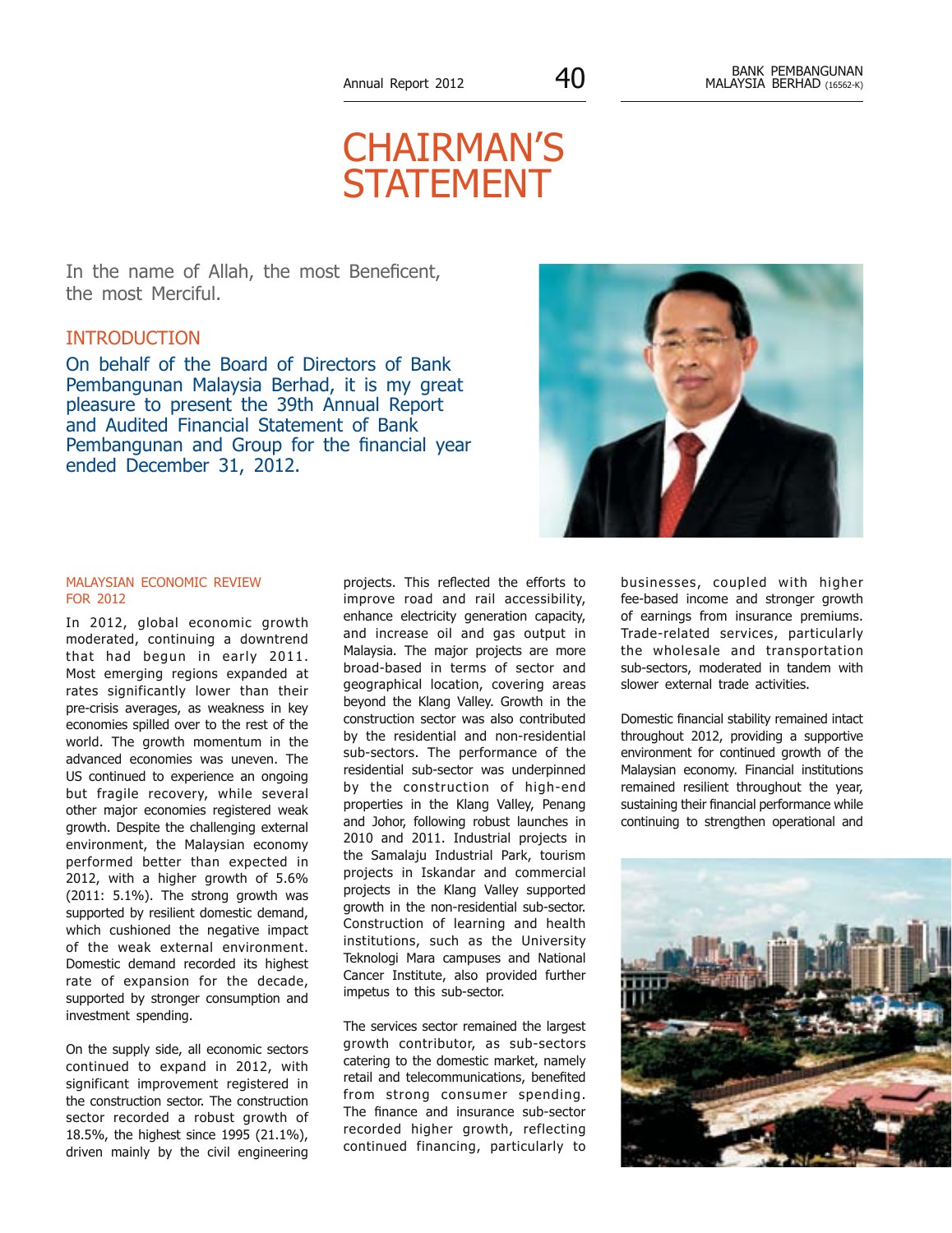

risk management. The capital position of financial institutions remained solid, both in the level and quality of capital. The banks' aggregate risk-weighted capital ratio (RWCR) and core capital ratio (CCR) stood at 15.2% and 13.4% respectively (2011: 15.7% and 13.7% respectively).

#### FINANCIAL PERFORMANCE IN 2012

During the period under review, the BPMB Group recorded Net Income of RM925.6 million and Profit Before Tax of RM286.1 million, a decline of 19.6% and 55.6% respectively as compared to the previous year. Substantial impairment charges on the Group's investments on the mid-range chemical tankers through its subsidiary, Global Maritime Ventures Berhad (GMVB) was the main contributing factor to the decline.

#### Bank Pembangunan Malaysia Berhad (BPMB)

BPMB recorded Profit Before Tax of RM431.2 million, a decrease of 32.6% as compared to the previous year. The decrease was mainly due to lower interest income and non-interest income as well as higher impairment on loans and financing.

BPMB registered higher shareholders' funds at RM7.1 billion as at 31 December 2012, from RM6.9 billion as at 31 December 2011, attributable to higher retained earnings. In accordance with requirements set under BPMB's capital management and dividend policy, a declaration of 3.25% dividend equivalent to RM100.0 million, will be proposed at the Annual General Meeting.

During the year, BPMB had the Issue Rating for its RM7.0 billion Conventional Medium-Term Notes (MTN) and/or Islamic Murabahah MTN Programmes reaffirmed at AAA by RAM. In addition, RAM and MARC have also assigned a financial institution rating of AAA on Bank Pembangunan, premised on our established track record in infrastructure financing, strong capitalization and strong regulatory and government support.

#### Global Maritime Venture Berhad (GMVB)

GMVB Group's financial performance during the financial year ended 31 December 2012 continued to be affected by the volatility of the maritime industry. The Group recorded total revenue of RM87.5 million, a decrease of 14.1% compared to 2011 mainly due to lower charter hire rates and freight income. Higher operating expenses were registered in 2012, arising from impairment losses on vessels of RM148.7 million and losses from disposal of vessels of RM24.7 million. As a result, GMVB Group recorded a loss before tax of RM177.5 million in 2012, as compared to a loss of RM24.4 million in 2011.

During the period under review, the BPMB Group recorded Net Income of RM925.6 million and Profit Before Tax of RM286.1 million, a decline of 19.6% and 55.6% respectively as compared to the previous year.

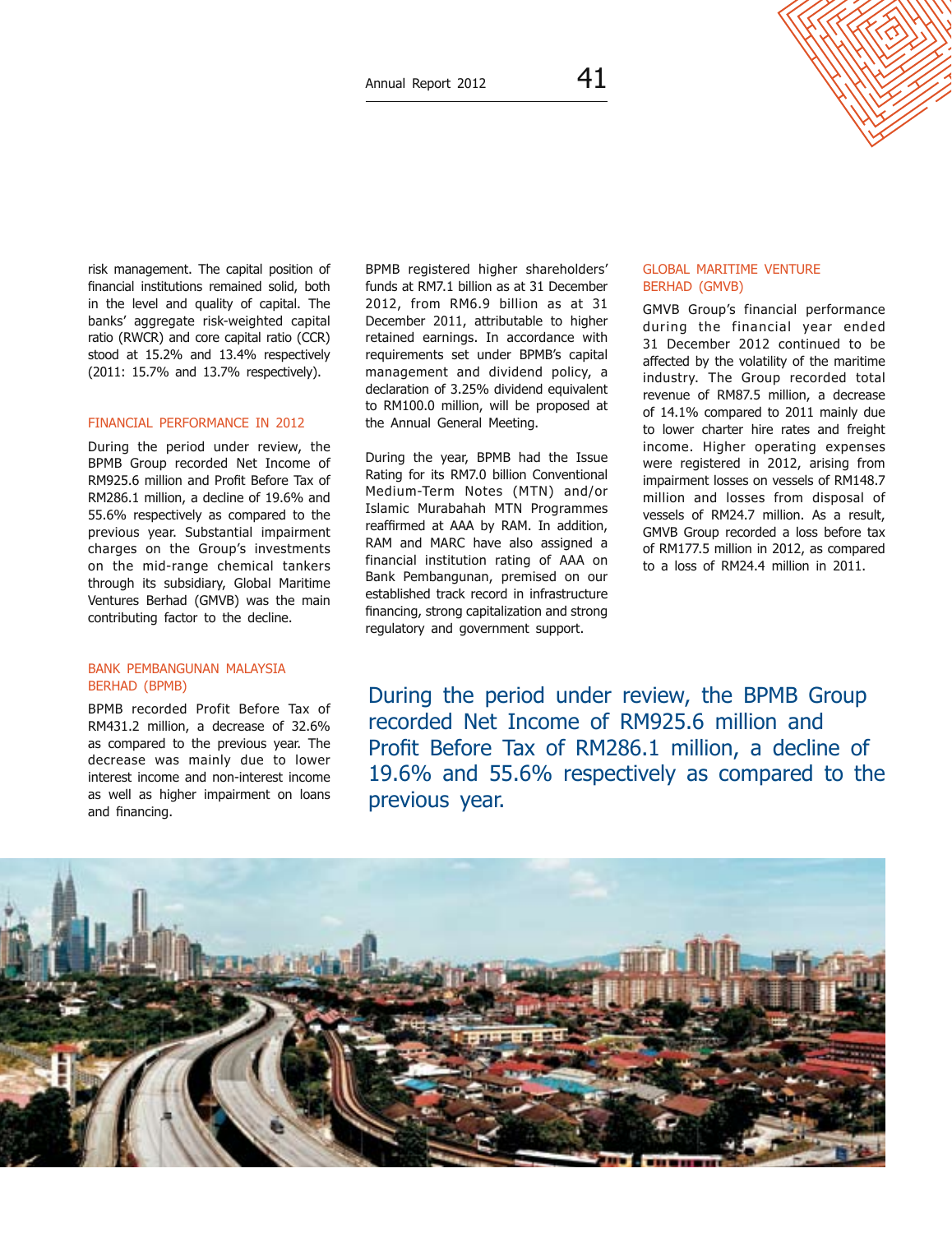

BPMB registered higher shareholders' funds at RM7.1 billion as at 31 December 2012, from RM6.9 billion as at 31 December 2011, attributable to higher retained earnings

#### Pembangunan Leasing Corporation Sdn Bhd (PLC)

For the financial year ended 31 December 2012, PLC recorded Net Income of RM30.4 million and Profit Before Tax of RM40.3 million, a decrease of 23.8% and 20.2% respectively compared to the previous year. The decline in financial performance was mainly due to lower interest income. Nevertheless, shareholders' funds increased by 9.3% to RM220.3 million, from RM201.5 million as at end 2011.

#### OUTLOOK AND PROSPECT FOR 2013

The global growth outlook is expected to improve in 2013. Financial and policy risks have receded compared to the situation over the recent two years. Policy measures introduced in the latter half of 2012 have reduced policy uncertainties and stress in the financial markets.

The Malaysian economy is expected to remain on a steady growth path with an expansion of 5-6% in 2013. Economic activity will be anchored by the continued resilience of domestic demand, and supported by a gradual improvement in the external sector.

Domestic demand, which recorded the highest rate of expansion over the recent decade in 2012, is expected to remain the key driver of growth in 2013, albeit at a more moderate pace.

The financial system continues to demonstrate resilience against the challenging external environment, with financial intermediation expected to continue to provide strong support to domestic economic activity. The strength of Malaysia's external position remains intact, with international reserves at healthy levels and external debt continuing to be low and within prudent limits.

The National Budget 2013 has created significant impact on the construction sector as the Government is serious in attracting investments on all Entry Point Projects (EPP) under the Economic Transformation Programme (ETP). The higher allocation for the economic sector to support the needs of infrastructure will raise the level of construction activities and provide more business opportunities. In 2013, the construction and services sector are expected to grow by 15.9% and 5.5% respectively.